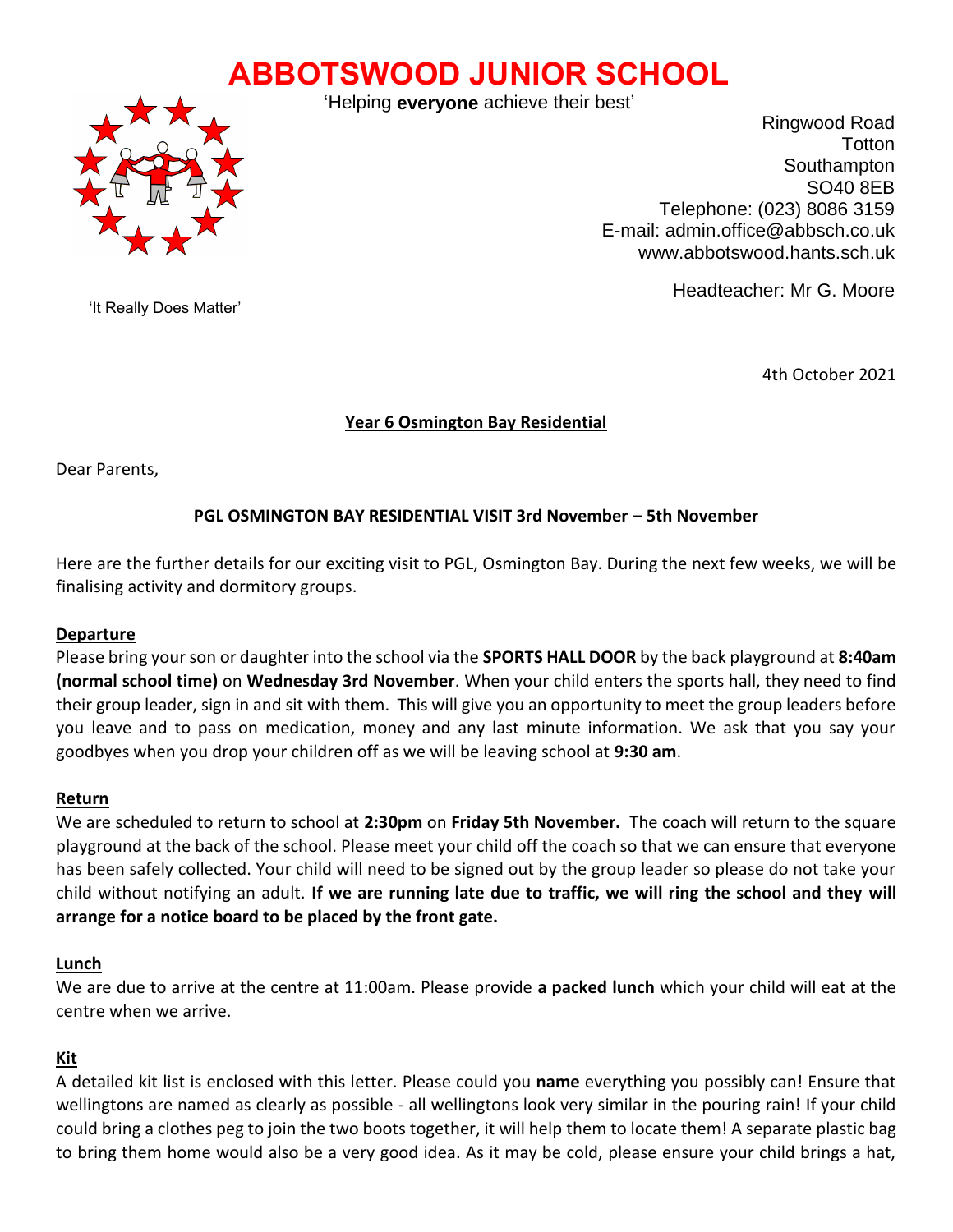scarf and gloves for outdoor activities. I would also like to reinforce that the children need **long sleeved tops** to take part in some activities so please ensure that there are several of these and plenty of jumpers. It is also recommended that your child has **2 pairs of trainers**; one pair to keep for the journey and evening games and another pair for activities, when Wellington boots are not suitable. Could I also ask that your child has a couple of plastic bags to put very dirty clothes into at the end of the week.

**(No mobile phones, electronic games or personal stereos to be brought.)** 

#### **Birthdays**

If your child has a birthday during our time at Osmington Bay, please let me know. In the past, parents have given the group leader cards to be given on the day and even cake for their child to share with their friends. Birthdays are very special and we will ensure that it is a day to remember.

# **Toiletries**

If your child is taking hair gel with them, please could it be put in a sealed plastic bag so that it cannot leak over their clothing. Also, could I reinforce that **aerosols are not allowed** and that the children should bring a roll-on deodorant.

### **Medicines**

**All children need to have a completed medical and consent form** which contains emergency contact details and medical information, including information about any medication you would expect them to be taking whilst they are away at Osmington Bay. Please return it to your child's class teacher **by Monday 11th October at the latest.**

Please give any medicines to your child's group leader **on the day of departure,** who will store them until we reach Osmington Bay and administer them as directed. Please ensure any **medicines are clearly marked with name and instructions.** Children may keep their own inhalers.

Quite a large number of children usually need to take medicines at Osmington Bay and so it is important that all medications are stored and organised in a way that enables them to be identified quickly and easily. In support of this, could you please do the following:

- Hand over medications in a resealable container. Depending on the items this could be a zip-lock bag or a lunch box.
- Label the container clearly with your child's name.
- Include instructions with doses so adults can supply children with medication in the same manner they receive it at home.

We would also really appreciate it if you could impress upon your son or daughter the importance of going to their group leader at the time that they should be given the medication.

#### **Travel sickness pills**

Please issue to group leaders, if they are needed. We will be **leaving by coach at 9:30am. The return travel sickness pill** should be given to the child's group leader, labelled with the child's name and instructions. Thank you.